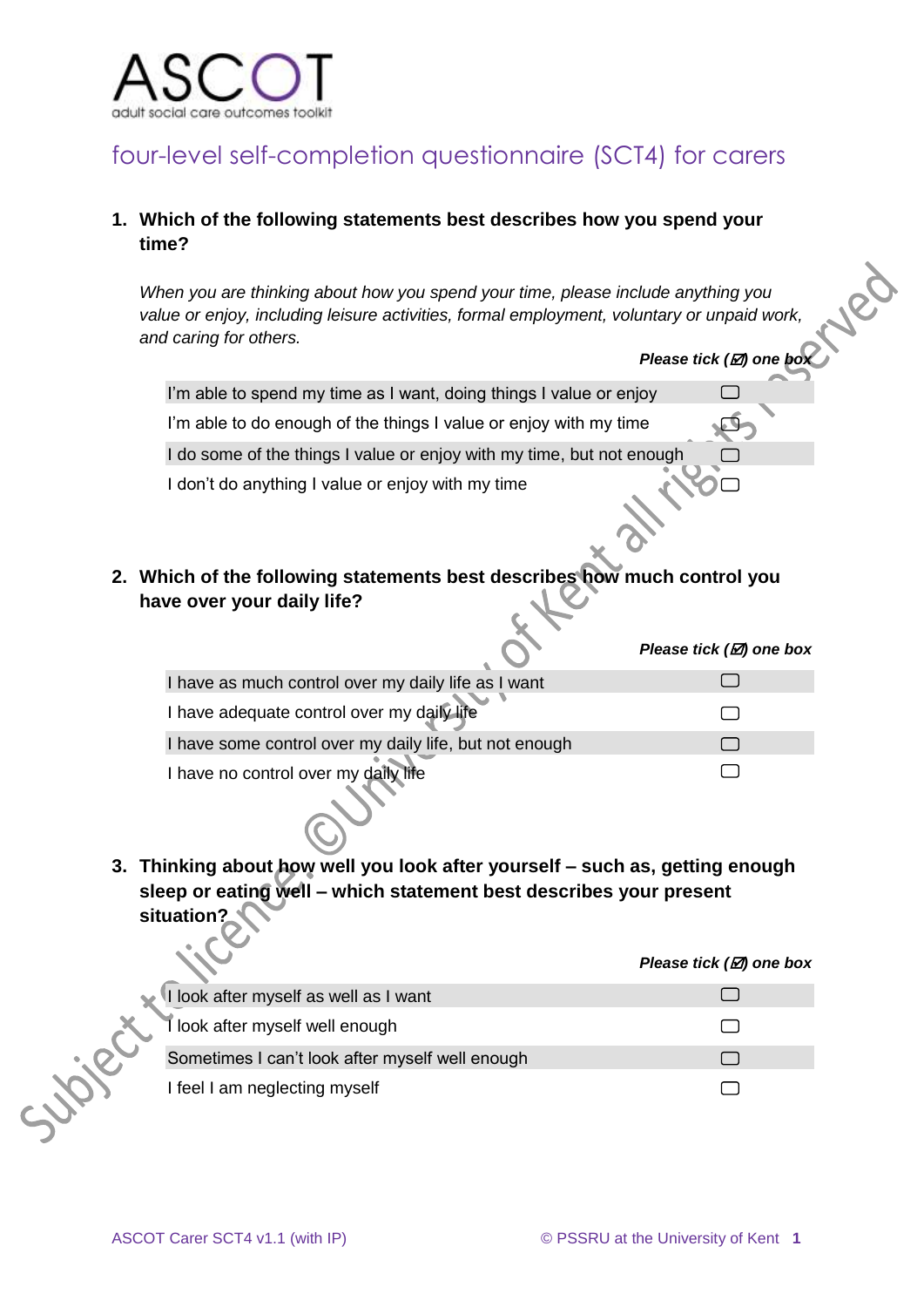

# four-level self-completion questionnaire (SCT4) for carers

### **4. Which of the following statements best describes how safe you feel?**

*By 'feeling safe' we mean feeling safe from fear of abuse, being attacked or other physical harm, such as accidents, which are a result of your caring role.* 

|    |                                                                                                                                                                       | Please tick ( $\boxtimes$ ) one box |  |  |  |
|----|-----------------------------------------------------------------------------------------------------------------------------------------------------------------------|-------------------------------------|--|--|--|
|    | I feel as safe as I want                                                                                                                                              |                                     |  |  |  |
|    | Generally I feel adequately safe, but not as safe as I would like                                                                                                     |                                     |  |  |  |
|    | I feel less than adequately safe                                                                                                                                      |                                     |  |  |  |
| 5. | I don't feel at all safe<br>Thinking about how much contact you have with people you like, which of<br>the following statements best describes your social situation? |                                     |  |  |  |
|    |                                                                                                                                                                       | Please tick $(\mathbb{Z})$ one box  |  |  |  |
|    | I have as much social contact as I want with people I like                                                                                                            |                                     |  |  |  |
|    | I have adequate social contact with people                                                                                                                            |                                     |  |  |  |
|    | I have some social contact with people, but not enough                                                                                                                |                                     |  |  |  |
|    | I have little social contact with people and feel socially isolated                                                                                                   |                                     |  |  |  |

**6. Thinking about the space and time you have to be yourself in your daily life, which of the following statements best describes your present situation?** 

|                                                                       | Please tick $(\varnothing)$ one box |
|-----------------------------------------------------------------------|-------------------------------------|
| I have all the space and time I need to be myself                     |                                     |
| Thave adequate space and time to be myself                            |                                     |
| I have some of the space and time I need to be myself, but not enough |                                     |
| I don't have any space or time to be myself                           |                                     |